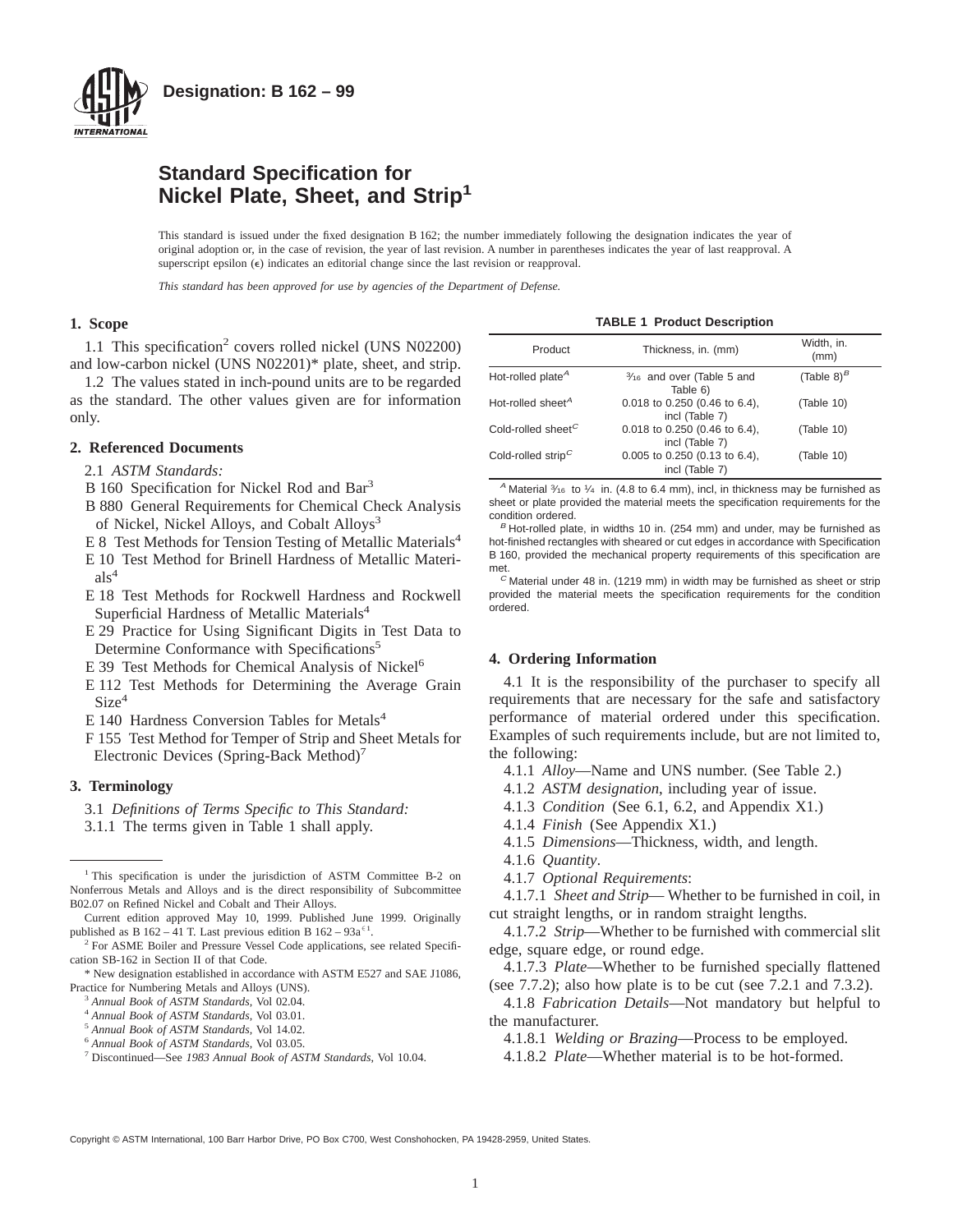**TABLE 2 Chemical Requirements**

|                 |                           | Composition,%                                        |
|-----------------|---------------------------|------------------------------------------------------|
| Element         | Nickel<br>(UNS<br>N02200) | $Low-$<br>Carbon<br><b>Nickel</b><br>(UNS<br>N02201) |
| Nickel, $A$ min | 99.0                      | 99.0                                                 |
| Copper, max     | 0.25                      | 0.25                                                 |
| Iron, max       | 0.40                      | 0.40                                                 |
| Manganese, max  | 0.35                      | 0.35                                                 |
| Carbon, max     | 0.15                      | $\cdots$                                             |
| Carbon, max     | $\cdots$                  | 0.02                                                 |
| Silicon, max    | 0.35                      | 0.35                                                 |
| Sulfur, max     | 0.01                      | 0.01                                                 |

<sup>A</sup> Element shall be determined arithmetically by difference.

4.1.9 *Certification*—State if certification or a report of test results is required (see Section 15).

4.1.10 *Samples for Product (Check) Analysis*—Whether samples for product (check) analysis should be furnished (see 5.2).

4.1.11 *Purchaser Inspection*—If the purchaser wishes to witness tests or inspection of material at the place of manufacture, the purchase order must so state indicating which tests or inspections are to be witnessed (see Section 13).

### **5. Chemical Compositions**

5.1 The material shall conform to the requirements as to chemical composition prescribed in Table 2.

5.2 If a product (check) analysis is performed by the purchaser, the material shall be done per ASTM B 880 and the material shall conform to the product (check) analysis variations defined in Table 1 of ASTM B 880.

## **6. Mechanical and Other Requirements**

6.1 *Mechanical Properties*—The material shall conform to the requirements for mechanical properties prescribed in Table 3.

6.2 *Deep-Drawing and Spinning Quality Sheet and Strip*— The material shall conform to the requirements for grain size and hardness properties prescribed in Table 4.

6.2.1 The mechanical properties of Table 3 do not apply to deep-drawing and spinning quality sheet and strip.

## **7. Dimensions and Permissible Variations**

### 7.1 *Thickness and Weight*:

7.1.1 *Plate*—For plate up to 2 in. (50.8 mm), inclusive, in thickness, the permissible variation under the specified thickness and permissible excess in overweight shall not exceed the amounts prescribed in Table 5.

|  |  |  |  | TABLE 3  Mechanical Properties for Plate, Sheet, and Strip (All Thicknesses and Sizes Unless Otherwise Indicated) |
|--|--|--|--|-------------------------------------------------------------------------------------------------------------------|
|--|--|--|--|-------------------------------------------------------------------------------------------------------------------|

| Condition (Temper)                     | Tensile Strength, min, psi<br>(MPa) | Yield <sup>A</sup> Strength (0.2 %<br>offset), min, psi (MPa) | Elongation in 2<br>in. or 50 mm.<br>or 4D, min, % | <b>Rockwell Hardness</b><br>(B Scale) $^{B,C}$ |
|----------------------------------------|-------------------------------------|---------------------------------------------------------------|---------------------------------------------------|------------------------------------------------|
|                                        |                                     | Nickel (UNS N02200) Hot-Rolled Plate                          |                                                   |                                                |
| Annealed                               | 55 000 (380)                        | 15 000 (100)                                                  | 40                                                |                                                |
| As-rolled <sup><math>D, E</math></sup> | 55 000 (380)                        | 20 000 (135)                                                  | 30                                                | $\cdots$                                       |
|                                        |                                     | Nickel (UNS N02200) Hot-Rolled Sheet                          |                                                   |                                                |
| Annealed                               | 55 000 (380)                        | 15 000 (100)                                                  | 40 <sup>F</sup>                                   | $\cdots$                                       |
|                                        |                                     | Nickel (UNS N02200) Cold-Rolled Sheet                         |                                                   |                                                |
| Annealed                               | 55 000 (380)                        | 15 000 (100)                                                  | 40 <sup>F</sup>                                   | $\cdots$                                       |
| Quarter-hard                           | $\cdots$                            |                                                               | $\cdots$                                          | 70 to 80                                       |
| Half-hard                              | $\cdots$                            |                                                               | $\cdots$                                          | 79 to 86                                       |
| Hard                                   | 90 000 (620)                        | 70 000 (480)                                                  | 2                                                 | $\cdots$                                       |
|                                        |                                     | Nickel (UNS N02200) Cold-Rolled Strip                         |                                                   |                                                |
| Annealed                               | $55\ 000\ (380)^{G}$                | 15 000 (100)                                                  | $40^{F,G}$                                        | $\cdots$                                       |
| Skin-hard                              | $\cdots$                            |                                                               | $\cdots$                                          | 64 to 70                                       |
| Quarter-hard                           | $\cdots$                            | $\cdots$                                                      | $\cdots$                                          | 70 to 80                                       |
| Half-hard                              | $\cdots$                            | $\cdots$                                                      | $\cdots$                                          | 79 to 86                                       |
| Three-quarter-hard                     |                                     |                                                               | $\cdots$                                          | 85 to 91                                       |
| Hard                                   | 90 000 $(620)^{G}$                  | 70 000 (480)                                                  | $2^G$                                             | $\cdots$                                       |
| Spring temper                          |                                     |                                                               |                                                   | 95 min                                         |
|                                        |                                     | Low-Carbon Nickel (UNS N02201) Hot-Rolled Plate               |                                                   |                                                |
| Annealed                               | 50 000 (345)                        | 12 000 (80)                                                   | 40                                                | $\cdots$                                       |
| As-rolled <sup><math>D, E</math></sup> | 50 000 (345)                        | 12 000 (80)                                                   | 30                                                | $\cdots$                                       |
|                                        |                                     | Low-Carbon Nickel (UNS N02201) Hot-Rolled Sheet               |                                                   |                                                |
| Annealed                               | 50 000 (345)                        | 12 000 (80)                                                   | 40 <sup>F</sup>                                   | $\cdots$                                       |
|                                        |                                     | Low-Carbon Nickel (UNS N02201) Cold-Rolled Sheet              |                                                   |                                                |
| Annealed                               | 50 000 (345)                        | 12 000 (80)                                                   | 40 <sup>F</sup>                                   | $\cdots$                                       |
|                                        |                                     | Low-Carbon Nickel (UNS N02201) Cold-Rolled Strip              |                                                   |                                                |
| Annealed                               | 50 000 $(345)^{G}$                  | 12 000 (80)                                                   | 40 <sup>F, G</sup>                                | $\cdots$                                       |

 $A$  Yield strength requirements do not apply to material under 0.020 in. (0.51 mm) in thickness.

 $B$  For Rockwell or equivalent hardness conversions see Hardness Conversion Tables E 140.

<sup>C</sup> Caution should be observed in using the Rockwell test on thin material, as the results may be affected by specimen thickness. For thicknesses under 0.050 in. (1.3 mm), the use of the Rockwell superficial or the Vickers hardness test is suggested.

As-rolled plate may be given a stress-relieving heat treatment subsequent to final rolling.

 $E$  As-rolled plate specified "suitable for hot forming" shall be furnished from heats of known good hot-malleability characteristics (see X1.2.2). There are no applicable tensile or hardness requirements for such material.

 $F$  Sheet and strip 0.010 to 0.049 in. (0.25 to 1.2 mm), inclusive, in thickness shall have an elongation of 30 % minimum. Sheet and strip 0.050 to 0.109 in. (1.3 to 2.7 mm), inclusive, in thickness shall have an elongation of 35 % minimum.

 $G$  Not applicable for thickness under 0.010 in. (0.25 mm).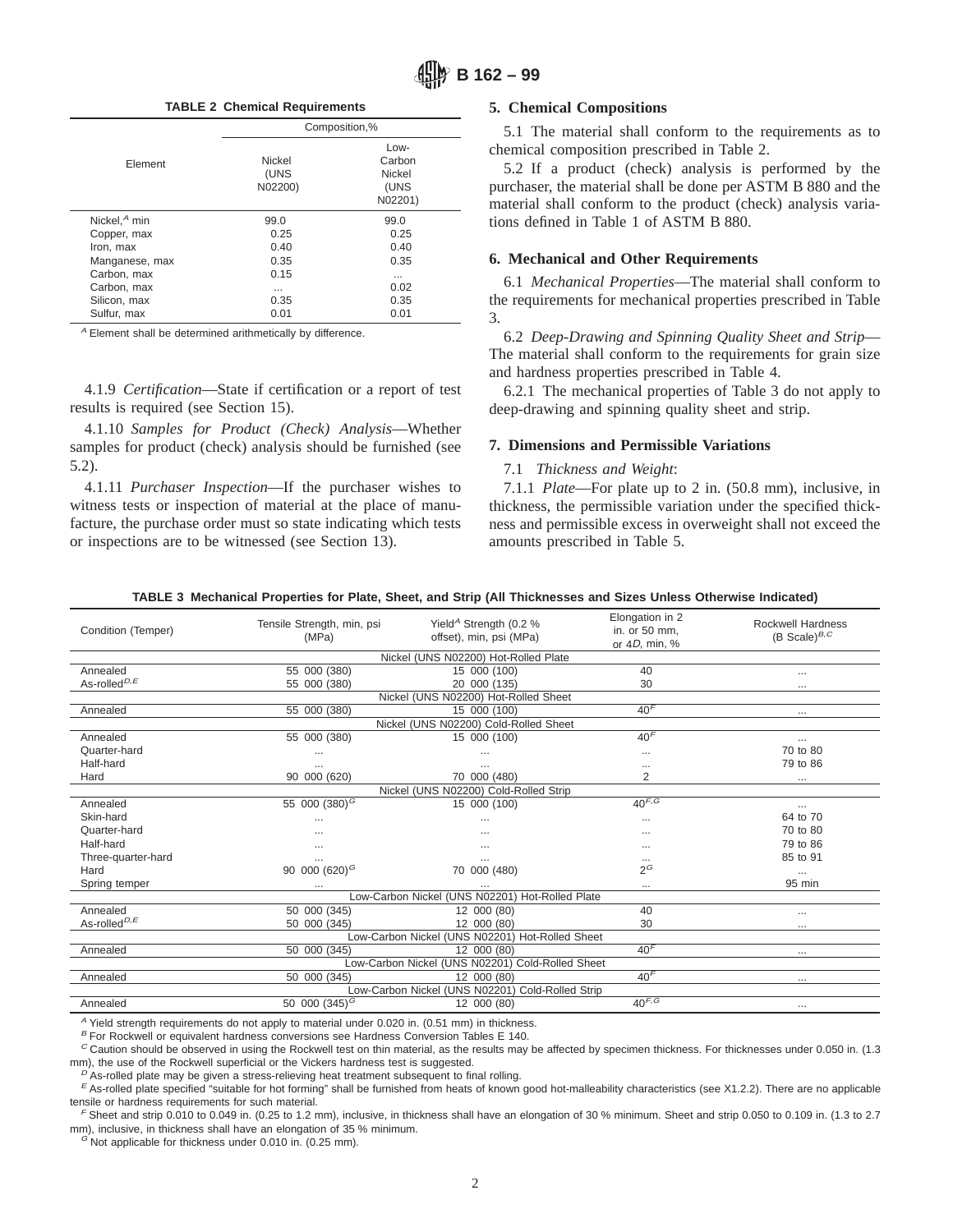### **TABLE 4 Grain Size and Hardness for Cold-Rolled, Deep-Drawing, and Spinning Quality Sheet and Strip**

| Thickness, in. (mm)                                                                  |                                                                                                 | Calculated Diameter of Average Grain Section,<br>max | Corresponding ASTM   | Rockwell $B^{A,B}$ |  |  |  |
|--------------------------------------------------------------------------------------|-------------------------------------------------------------------------------------------------|------------------------------------------------------|----------------------|--------------------|--|--|--|
|                                                                                      | mm                                                                                              | in.                                                  | Micro-Grain Size No. | Hardness, max      |  |  |  |
|                                                                                      | Nickel (UNS N02200) Sheet <sup>C</sup> (56 in. (1420 mm) Wide and Under)                        |                                                      |                      |                    |  |  |  |
| $0.050$ $(1.3)$ and less                                                             | 0.110                                                                                           | 0.0043                                               | 3.5                  | 64                 |  |  |  |
| Over 0.050 to 0.250 (1.3 to 6.4), incl                                               | 0.120                                                                                           | 0.0047                                               | 3.0                  | 64                 |  |  |  |
| Nickel (UNS N02200) Strip (12 in. (305 mm) Wide and Under) <sup><math>D</math></sup> |                                                                                                 |                                                      |                      |                    |  |  |  |
| $0.005^E$ to 0.010 (0.13 to 0.25), incl                                              | 0.025                                                                                           | 0.0010                                               | 7.5 <sup>F</sup>     | 70 <sup>F</sup>    |  |  |  |
| Over 0.010 to 0.024 (0.25 to 0.61), incl                                             | 0.065                                                                                           | 0.0026                                               | 5.0                  | 68                 |  |  |  |
| Over 0.024 to 0.125 (0.61 to 3.2), incl                                              | 0.110                                                                                           | 0.0043                                               | 3.5                  | 64                 |  |  |  |
|                                                                                      | Low-Carbon Nickel (UNS N02201) Strip (12 in. (305 mm) Wide and Under) <sup><math>D</math></sup> |                                                      |                      |                    |  |  |  |
| $0.005E$ to 0.010 (0.13 to 0.25), incl                                               | 0.030                                                                                           | 0.0012                                               | 7.0 <sup>F</sup>     | 66'                |  |  |  |
| Over 0.010 to 0.024 (0.25 to 0.61), incl                                             | 0.075                                                                                           | 0.0030                                               | 4.5                  | 64                 |  |  |  |
| Over 0.024 to 0.125 (0.61 to 3.2), incl                                              | 0.110                                                                                           | 0.0043                                               | 3.5                  | 64                 |  |  |  |

 $A$  For Rockwell or equivalent hardness conversions see Hardness Conversion Tables E 140.

 $B$  Caution should be observed in using the Rockwell test on thin material, as the results may be affected by specimen thickness. For thicknesses under 0.050 in. (1.3 mm), the use of the Rockwell superficial or the Vickers hardness test is suggested.

 $c$  There are no applicable grain size requirements for low-carbon nickel (UNS N02201) sheet. The hardness of low-carbon nickel (UNS N02201) sheet shall be not over Rockwell B64, or equivalent.

<sup>D</sup> Sheet requirements in Table 4 apply to strip thicknesses over 0.125 in. (3.2 mm), and for all thicknesses of strip over 12 in. (305 mm) in width.

 $E$  For ductility evaluations for strip under 0.005 in. (0.13 mm) in thickness, the spring-back test, such as that described in Test Method F 155, is often used and the manufacturer should be consulted.

<sup>F</sup> Accurate grain size and hardness determinations are difficult to make on strip under 0.005 in. (0.13 mm) in thickness and are not recommended.

### **TABLE 5 Permissible Variations in Thickness and Overweight of Rectangular Plates**

NOTE 1—All plates shall be ordered to thickness and not to weight per square foot. No plates shall vary more than 0.01 in. (0.25 mm) under the thickness ordered, and the overweight of each lot*<sup>A</sup>* in each shipment shall not exceed the amount given in the table. Spot grinding is permitted to remove surface imperfections, such spots not to exceed 0.01 in. (0.25 mm) under the specified thickness.

|                                                         | Permissible Excess in Average Weight, <sup>B,C</sup> per Square Foot of Plates for Widths Given in Inches (millimetres)<br>Expressed in Percentage of Nominal Weights |                                           |                                           |                                        |                                              |                                            |                                                |                                             |                                          |                                          |
|---------------------------------------------------------|-----------------------------------------------------------------------------------------------------------------------------------------------------------------------|-------------------------------------------|-------------------------------------------|----------------------------------------|----------------------------------------------|--------------------------------------------|------------------------------------------------|---------------------------------------------|------------------------------------------|------------------------------------------|
| Specified Thickness, in.<br>(mm)                        | Under<br>48 (1220)                                                                                                                                                    | 48 to 60<br>(1220 to<br>$1520$ ),<br>excl | 60 to 72<br>(1520 to<br>$1830$ ),<br>excl | 72 to 84<br>(1830 to<br>2130),<br>excl | 84 to 96<br>$(2130)$ to<br>$2440$ ),<br>excl | 96 to 108<br>(2440 to<br>$2740$ ),<br>excl | 108 to 120<br>$(2740)$ to<br>$3050$ ),<br>excl | 120 to 132<br>(3050 to<br>$3350$ ),<br>excl | 132 to 144<br>(3350 to<br>3660),<br>excl | 144 to 160<br>(3660 to<br>4070),<br>incl |
| $\frac{3}{16}$ to $\frac{5}{16}$ (4.8 to 7.9), excl     | 9.0                                                                                                                                                                   | 10.5                                      | 12.0                                      | 13.5                                   | 15.0                                         | 16.5                                       | 18.0                                           | $\cdots$                                    | $\cdots$                                 | $\cdots$                                 |
| 5/16 to 3/8 (7.9 to 9.5), excl                          | 7.5                                                                                                                                                                   | 9.0                                       | 10.5                                      | 12.0                                   | 13.5                                         | 15.0                                       | 16.5                                           | 18.0                                        | $\cdots$                                 | $\cdots$                                 |
| 3/ <sub>8</sub> to 7/ <sub>16</sub> (9.5 to 11.1), excl | 7.0                                                                                                                                                                   | 7.5                                       | 9.0                                       | 10.5                                   | 12.0                                         | 13.5                                       | 15.0                                           | 16.5                                        | 18.0                                     | 19.5                                     |
| 7/16 to 1/2 (11.1 to 12.7), excl                        | 6.0                                                                                                                                                                   | 7.0                                       | 7.5                                       | 9.0                                    | 10.5                                         | 12.0                                       | 13.5                                           | 15.0                                        | 16.5                                     | 18.0                                     |
| $\frac{1}{2}$ to $\frac{5}{8}$ (12.7 to 15.9), excl     | 5.0                                                                                                                                                                   | 6.0                                       | 7.0                                       | 7.5                                    | 9.0                                          | 10.5                                       | 12.0                                           | 13.5                                        | 15.0                                     | 16.5                                     |
| 5/8 to 3/4 (15.9 to 19.0), excl                         | 4.5                                                                                                                                                                   | 5.5                                       | 6.0                                       | 7.0                                    | 7.5                                          | 9.0                                        | 10.5                                           | 12.0                                        | 13.5                                     | 15.0                                     |
| 3/4 to 1 (19.0 to 25.4), excl                           | 4.0                                                                                                                                                                   | 4.5                                       | 5.5                                       | 6.0                                    | 7.0                                          | 7.5                                        | 9.0                                            | 10.5                                        | 12.0                                     | 13.5                                     |
| 1 to 2 (25.4 to 50.8), incl                             | 4.0                                                                                                                                                                   | 4.0                                       | 4.5                                       | 5.5                                    | 6.0                                          | 7.0                                        | 7.5                                            | 9.0                                         | 10.5                                     | 12.0                                     |

<sup>A</sup> The term "lot" applied to this table means all of the plates of each group width and each group thickness.

 $B$  The permissible overweight for lots of circular and sketch plates shall be 25 % greater than the amounts given in this table.

 $C$  The weight of individual plates shall not exceed the nominal weight by more than 11/4 times the amount given in the table and Footnote B.

7.1.1.1 For use with Table 5, plate shall be assumed to weigh  $0.321$  lb/in.<sup>3</sup> $(8.89 \text{ g/cm}^3)$ .

7.1.2 *Plate*—For plate over 2 in. (50.8 mm) in thickness, the permissible variations over the specified thickness shall not exceed the amounts prescribed in Table 6.

7.1.3 *Sheet and Strip*—The permissible variations in thickness of sheet and strip shall be as prescribed in Table 7. The thickness of strip and sheet shall be measured with the micrometer spindle 3/8 in. (9.5 mm) or more from either edge

for material 1 in. (25.4 mm) or over in width and at any place on the strip under 1 in. in width.

7.2 *Width and Diameter*:

7.2.1 *Plate*—The permissible variations in width of rectangular plates and diameter of circular plates shall be as prescribed in Table 8 and Table 9.

7.2.2 *Sheet and Strip*—The permissible variations in width for sheet and strip shall be as prescribed in Table 10. 7.3 *Length*:

### **TABLE 6 Permissible Variations in Thickness for Rectangular Plates Over 2 in. (50.8 mm) in Thickness**

NOTE 1—Permissible variation under specified thickness, 0.01 in. (0.25 mm).

|                                  |                      |                      |                      |                       | Permissible Variations, in. (mm), over Specified Thickness for Widths Given, in. (mm) |            |
|----------------------------------|----------------------|----------------------|----------------------|-----------------------|---------------------------------------------------------------------------------------|------------|
| Specified Thickness, in. (mm)    | To 36                | 36 to 60             |                      | 84 to 120<br>60 to 84 |                                                                                       | 132 (3350) |
|                                  | (915), excl          | $(915$ to            | (1520 to             | $(2130)$ to           | (3050 to                                                                              | and over   |
|                                  |                      | 1520), excl          | 2130), excl          | 3050), excl           | 3350), excl                                                                           |            |
| Over 2 to 3 (51.0 to 76.0), excl | $\frac{1}{16}$ (1.6) | $\frac{3}{32}$ (2.4) | $\frac{7}{64}$ (2.8) | $\frac{1}{8}$ (3.2)   | $\frac{1}{8}$ (3.2)                                                                   | %4(3.6)    |
| 3 to 4 (76.0 to 102.0), incl     | $\frac{5}{64}$ (2.0) | $\frac{3}{32}$ (2.4) | $\frac{7}{64}$ (2.8) | $\frac{1}{8}$ (3.2)   | $\frac{1}{8}$ (3.2)                                                                   | %4(3.6)    |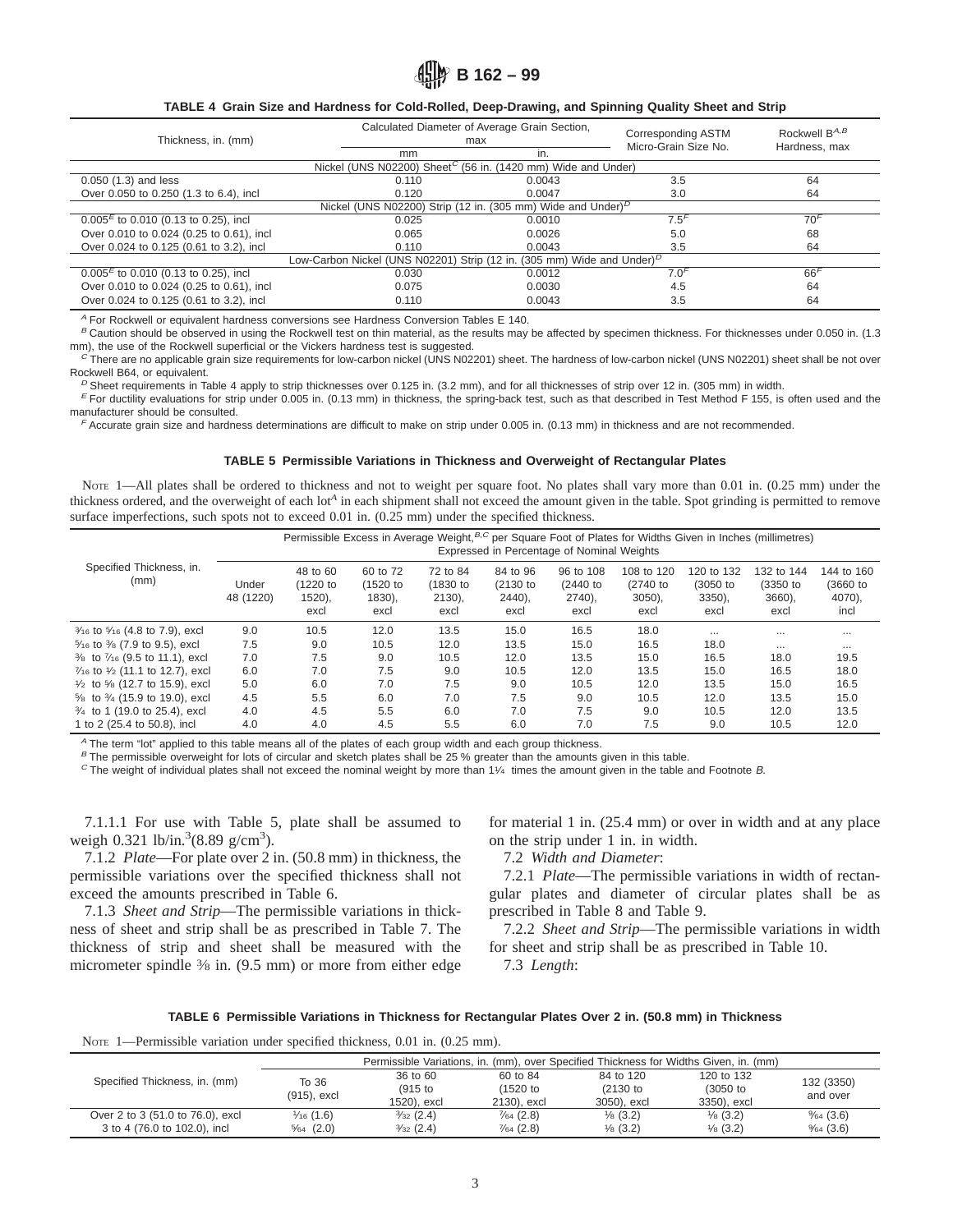|  |  |  | TABLE 7 Permissible Variations in Thickness of Sheet and Strip (Permissible Variations, Plus and Minus, in Thickness, in. (mm), for |  |  |  |
|--|--|--|-------------------------------------------------------------------------------------------------------------------------------------|--|--|--|
|  |  |  | Widths Given in in. (mm))                                                                                                           |  |  |  |

|                                          | Sheet $^A$          |                                       |                                         |                                       |  |  |  |  |
|------------------------------------------|---------------------|---------------------------------------|-----------------------------------------|---------------------------------------|--|--|--|--|
| Specified Thickness, in. (mm)            | Hot-Rolled          |                                       | Cold-Rolled                             |                                       |  |  |  |  |
|                                          | 48 (1220) and Under | Over 48 to 60<br>(1220 to 1520), incl | 48 (1220) and Under                     | Over 48 to 60<br>(1220 to 1520), incl |  |  |  |  |
| 0.018 to 0.025 (0.46 to 0.64), incl      | 0.003(0.08)         | 0.004(0.10)                           | 0.002(0.05)                             | 0.003(0.08)                           |  |  |  |  |
| Over 0.025 to 0.034 (0.64 to 0.86), incl | 0.004(0.10)         | 0.005(0.13)                           | 0.003(0.08)                             | 0.004(0.10)                           |  |  |  |  |
| Over 0.034 to 0.043 (0.86 to 1.1), incl  | 0.005(0.13)         | 0.006(0.15)                           | 0.004(0.10)                             | 0.005(0.13)                           |  |  |  |  |
| Over 0.043 to 0.056 (1.1 to 1.4), incl   | 0.005(0.13)         | 0.006(0.15)                           | 0.004(0.10)                             | 0.005(0.13)                           |  |  |  |  |
| Over 0.056 to 0.070 (1.4 to 1.8), incl   | 0.006(0.15)         | 0.007(0.18)                           | 0.005(0.13)                             | 0.006(0.15)                           |  |  |  |  |
| Over 0.070 to 0.078 (1.8 to 2.0), incl   | 0.007(0.18)         | 0.008(0.20)                           | 0.006(0.15)                             | 0.007(0.18)                           |  |  |  |  |
| Over 0.078 to 0.093 (2.0 to 2.4), incl   | 0.008(0.20)         | 0.009(0.23)                           | 0.007(0.18)                             | 0.008(0.20)                           |  |  |  |  |
| Over 0.093 to 0.109 (2.4 to 2.8), incl   | 0.009(0.23)         | 0.010(0.25)                           | 0.007(0.18)                             | 0.009(0.23)                           |  |  |  |  |
| Over 0.109 to 0.125 (2.8 to 3.2), incl   | 0.010(0.25)         | 0.012(0.30)                           | 0.008(0.20)                             | 0.010(0.25)                           |  |  |  |  |
| Over 0.125 to 0.140 (3.2 to 3.6), incl   | 0.012(0.30)         | 0.014(0.36)                           | 0.008(0.20)                             | 0.010(0.25)                           |  |  |  |  |
| Over 0.140 to 0.171 (3.6 to 4.3), incl   | 0.014(0.36)         | 0.016(0.41)                           | 0.009(0.23)                             | 0.012(0.30)                           |  |  |  |  |
| Over 0.171 to 0.187 (4.3 to 4.8), incl   | 0.015(0.38)         | 0.017(0.43)                           | 0.010(0.25)                             | 0.013(0.33)                           |  |  |  |  |
| Over 0.187 to 0.218 (4.8 to 5.5), incl   | 0.017(0.43)         | 0.019(0.48)                           | 0.011(0.28)                             | 0.015(0.38)                           |  |  |  |  |
| Over 0.218 to 0.234 (5.5 to 5.9), incl   | 0.018(0.46)         | 0.020(0.51)                           | 0.012(0.30)                             | 0.016(0.41)                           |  |  |  |  |
| Over 0.234 to 0.250 (5.9 to 6.4), incl   | 0.020(0.51)         | 0.022(0.56)                           | 0.013(0.33)                             | 0.018(0.46)                           |  |  |  |  |
|                                          |                     | Cold-Rolled Strip <sup>A,B</sup>      |                                         |                                       |  |  |  |  |
| Specified Thickness, in. (mm)            |                     |                                       | Widths 12 in. (305 mm) and under, $\pm$ |                                       |  |  |  |  |
| Up to 0.050 (1.3), incl                  |                     | 0.0015(0.04)                          |                                         |                                       |  |  |  |  |
| Over 0.050 to 0.093 (1.3 to 2.4), incl   |                     | 0.0025(0.06)                          |                                         |                                       |  |  |  |  |
| Over 0.093 to 0.125 (2.4 to 3.2), incl   |                     | $0.004$ $(0.11)$                      |                                         |                                       |  |  |  |  |

A Measured  $\frac{3}{6}$  in. (9.5 mm) or more from either edge except for strip under 1 in. (25.4 mm) in width which is measured at any place.

 $B$  Standard sheet tolerances apply for thicknesses over 0.125 in. (3.2 mm) and for all thicknesses of strip over 12 in. (305 mm) wide.

7.3.1 Sheet and strip of all sizes may be ordered to cut lengths, in which case a variation of  $\frac{1}{8}$  in. (3.2 mm) over the specified length shall be permitted.

7.3.2 Permissible variations in length of rectangular plate shall be as prescribed in Table 11.

7.4 *Straightness*:

7.4.1 The edgewise curvature (depth of chord) of flat sheet, strip, and plate shall not exceed 0.05 in. multiplied by the length in feet (0.04 mm multiplied by the length in centimetres).

7.4.2 Straightness for coiled material is subject to agreement between the manufacturer and the purchaser.

7.5 *Edges*:

7.5.1 When finished edges of strip are specified in the contract or order, the following descriptions shall apply:

7.5.1.1 Square-edge strip shall be supplied with finished edges, with sharp, square corners, and without bevel or rounding.

7.5.1.2 Round-edge strip shall be supplied with finished edges, semicircular in form, and the diameter of the circle forming the edge being equal to the strip thickness.

7.5.1.3 When no description of any required form of strip edge is given, it shall be understood that edges such as those resulting from slitting or shearing will be acceptable.

7.5.1.4 Sheet shall have sheared or slit edges.

7.5.1.5 Plate shall have sheared or cut (machined, abrasivecut, powder-cut, or inert-arc-cut) edges, as specified.

7.6 *Squareness (Sheet)*—For sheets of all thicknesses, the angle between adjacent sides shall be  $90 \pm 0.15^{\circ}$  ( $\frac{1}{16}$  in. in 24 in.) (1.6 mm in 610 mm).

7.7 *Flatness*:

7.7.1 There shall be no flatness requirements for "deep drawing quality," "spinning quality," or "as rolled," sheet and strip (see X1.4).

7.7.2 Standard flatness tolerances for plate shall conform to the requirements prescribed in Table 12. "Specially flattened" plate, when so specified, shall have permissible variations in flatness as agreed upon between the manufacturer and the purchaser.

## **8. Workmanship, Finish, and Appearance**

8.1 The material shall be uniform in quality and temper, smooth, commercially straight or flat, and free of injurious imperfections.

8.2 *Sheet, Strip, and Plate*—Sheet, strip, and plate supplied in the conditions and finishes as listed in the appendix may be ground or machined to remove surface imperfections, provided such removal does not reduce the material below the minimum specified dimensions. Surface eliminated depressions shall be faired smoothly into the surrounding material. The removal of a surface imperfection shall be verified by the method originally used to detect the imperfection.

## **9. Sampling**

## 9.1 *Lot*—Definition:

9.1.1 A lot for chemical analysis shall consist of one heat.

9.1.2 A lot for mechanical properties, hardness, and grain size testing shall consist of all material from the same heat, nominal thickness, and condition.

9.1.2.1 Where material cannot be identified by heat, a lot shall consist of not more than 500 lb (227 kg) of material in the same thickness and condition, except for plates weighing over 500 lb, in which case only one specimen shall be taken.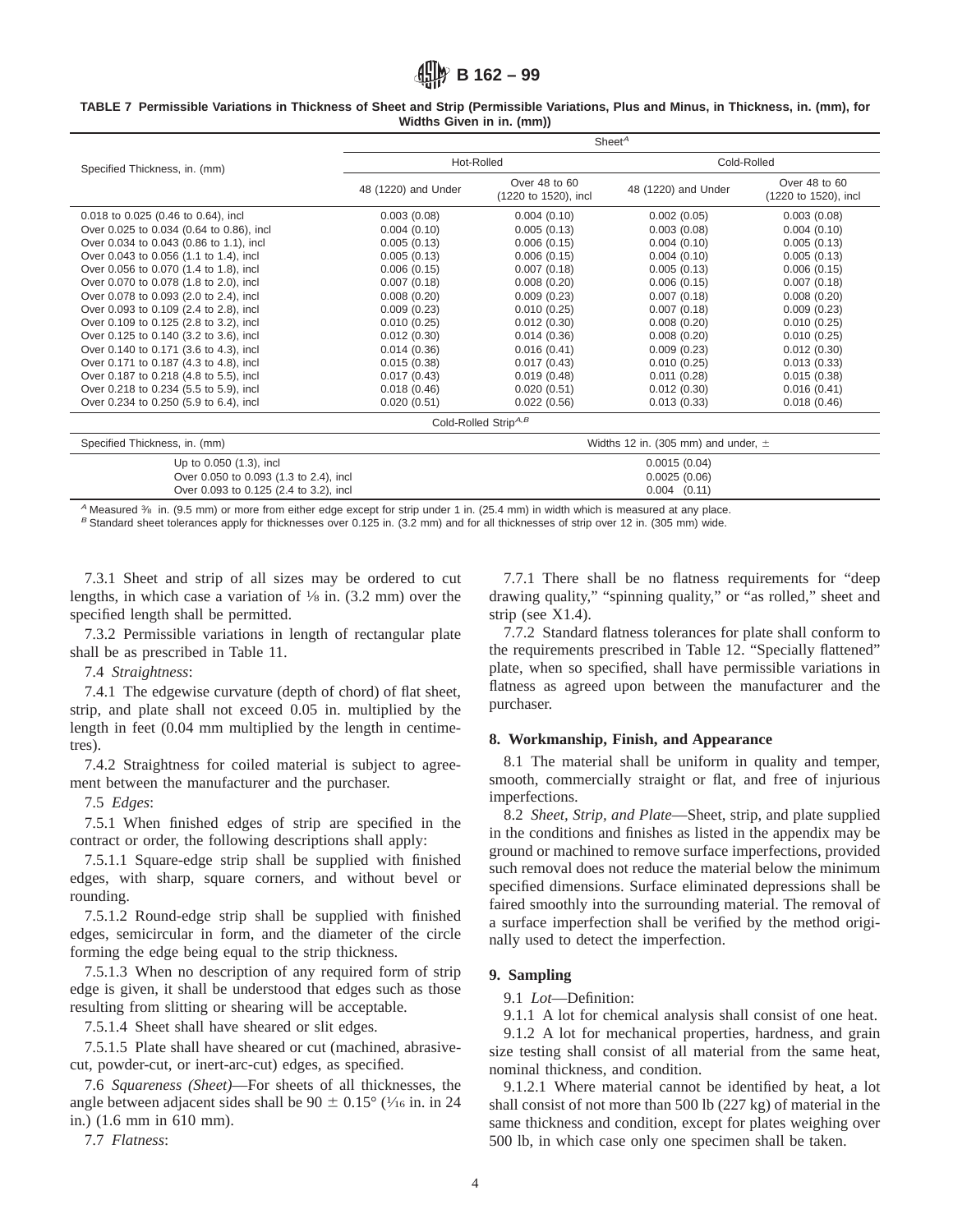**出吟 B 162 – 99** 

| TABLE 8 Permissible Variations in Width <sup>4</sup> of Sheared, Plasma-Torch-Cut, and Abrasive-Cut Rectangular Plate <sup>B,C</sup> |  |  |
|--------------------------------------------------------------------------------------------------------------------------------------|--|--|
|--------------------------------------------------------------------------------------------------------------------------------------|--|--|

|                                                          |                         |                   |                                         |                    |                                           |                          | Permissible Variations in Widths for Widths Given in in. (mm) |                          |                                            |                          |
|----------------------------------------------------------|-------------------------|-------------------|-----------------------------------------|--------------------|-------------------------------------------|--------------------------|---------------------------------------------------------------|--------------------------|--------------------------------------------|--------------------------|
| <b>Specified Thickness</b>                               | Up to 30 (760),<br>incl |                   | Over 30 to 72<br>(760 to 1830).<br>incl |                    | Over 72 to 108<br>(1830 to 2740).<br>incl |                          | Over 108 to 144<br>(2740 to 3660),<br>incl                    |                          | Over 144 to 160<br>(3660 to 4070).<br>incl |                          |
|                                                          | $+$                     | $\qquad \qquad -$ | $^{+}$                                  | $\qquad \qquad -$  | $\ddot{}$                                 | $\overline{\phantom{0}}$ | $+$                                                           | $\overline{\phantom{m}}$ | $+$                                        | $\overline{\phantom{m}}$ |
|                                                          |                         |                   |                                         |                    |                                           | Inches                   |                                                               |                          |                                            |                          |
| Sheared: <sup>D</sup>                                    |                         |                   |                                         |                    |                                           |                          |                                                               |                          |                                            |                          |
| 3/16 to 5/16, excl                                       | $\frac{3}{16}$          | $\frac{1}{8}$     | 1/4                                     | $\frac{1}{8}$      | $\frac{3}{8}$                             | $\frac{1}{8}$            | $\frac{1}{2}$                                                 | $\frac{1}{8}$            | $\cdots$                                   | $\cdots$                 |
| 5/16 to 1/2, excl                                        | 1/4                     | $\frac{1}{8}$     | $\frac{3}{8}$                           | $\frac{1}{8}$      | $\frac{3}{8}$                             | $\frac{1}{8}$            | 1/2                                                           | $\frac{1}{8}$            | 5/8                                        | $\frac{1}{8}$            |
| $\frac{1}{2}$ to $\frac{3}{4}$ , excl                    | $\frac{3}{8}$           | $\frac{1}{8}$     | $\frac{3}{8}$                           | $\frac{1}{8}$      | $\frac{1}{2}$                             | $\frac{1}{8}$            | $\frac{5}{8}$                                                 | $\frac{1}{8}$            | $\frac{3}{4}$                              | $\frac{1}{8}$            |
| $3/4$ to 1, excl                                         | $\frac{1}{2}$           | $\frac{1}{8}$     | $\frac{1}{2}$                           | $\frac{1}{8}$      | 5/8                                       | $\frac{1}{8}$            | $\frac{3}{4}$                                                 | $\frac{1}{8}$            | $^{7}/_8$                                  | $\frac{1}{8}$            |
| 1 to $1\frac{1}{4}$ , incl                               | $\frac{5}{8}$           | $\frac{1}{8}$     | $\frac{5}{8}$                           | $\frac{1}{8}$      | 3/4                                       | $\frac{1}{8}$            | $\frac{7}{8}$                                                 | $\frac{1}{8}$            | 1                                          | $\frac{1}{8}$            |
| Abrasive-cut:E,F                                         |                         |                   |                                         |                    |                                           |                          |                                                               |                          |                                            |                          |
| 3/ <sub>16</sub> to 1 <sup>1</sup> / <sub>4</sub> , incl | $\frac{1}{8}$           | $\frac{1}{8}$     | $\frac{1}{8}$                           | $\frac{1}{8}$      | $\frac{1}{8}$                             | $\frac{1}{8}$            | $\frac{1}{8}$                                                 | $\frac{1}{8}$            | $\frac{1}{8}$                              | $\frac{1}{8}$            |
| Over 11/4 to 23/4, incl                                  | $\frac{3}{16}$          | $\frac{1}{8}$     | $\frac{3}{16}$                          | $\frac{1}{8}$      | $\frac{3}{16}$                            | $\frac{1}{8}$            | $\frac{3}{16}$                                                | $\frac{1}{8}$            | $\frac{3}{16}$                             | $\frac{1}{8}$            |
| Plasma-torch-cut: <sup>G</sup>                           |                         |                   |                                         |                    |                                           |                          |                                                               |                          |                                            |                          |
| 3/ <sub>16</sub> to 2, excl                              | $\frac{1}{2}$           | 0                 | $\frac{1}{2}$                           | $\mathbf 0$        | 1/2                                       | 0                        | $\frac{1}{2}$                                                 | 0                        | 1/2                                        | 0                        |
| 2 to 3, incl                                             | $\frac{5}{8}$           | $\mathbf 0$       | $\frac{5}{8}$                           | $\mathbf 0$        | 5/8                                       | $\Omega$                 | 5/8                                                           | $\mathbf 0$              | $\frac{5}{8}$                              | $\mathbf 0$              |
|                                                          |                         |                   |                                         | <b>Millimetres</b> |                                           |                          |                                                               |                          |                                            |                          |
| Sheared: $D$                                             |                         |                   |                                         |                    |                                           |                          |                                                               |                          |                                            |                          |
| 4.8 to 7.9, excl                                         | 4.8                     | 3.2               | 6.4                                     | 3.2                | 9.5                                       | 3.2                      | 12.7                                                          | 3.2                      | $\cdots$                                   | $\cdots$                 |
| 7.9 to 12.7, excl                                        | 6.4                     | 3.2               | 9.5                                     | 3.2                | 9.5                                       | 3.2                      | 12.7                                                          | 3.2                      | 15.9                                       | 3.2                      |
| 12.7 to 19.0, excl                                       | 9.5                     | 3.2               | 9.5                                     | 3.2                | 12.7                                      | 3.2                      | 15.9                                                          | 3.2                      | 19.0                                       | 3.2                      |
| 19.0 to 25.4, excl                                       | 12.7                    | 3.2               | 12.7                                    | 3.2                | 15.9                                      | 3.2                      | 19.0                                                          | 3.2                      | 22.2                                       | 3.2                      |
| 25.4 to 31.8, incl                                       | 15.9                    | 3.2               | 15.9                                    | 3.2                | 19.0                                      | 3.2                      | 22.2                                                          | 3.2                      | 25.4                                       | 3.2                      |
| Abrasive-cut: <sup>E,F</sup>                             |                         |                   |                                         |                    |                                           |                          |                                                               |                          |                                            |                          |
| 4.8 to 31.8, incl                                        | 3.2                     | 3.2               | 3.2                                     | 3.2                | 3.2                                       | 3.2                      | 3.2                                                           | 3.2                      | 3.2                                        | 3.2                      |
| Over 31.8 to 69.8, incl                                  | 4.8                     | 3.2               | 4.8                                     | 3.2                | 4.8                                       | 3.2                      | 4.8                                                           | 3.2                      | 4.8                                        | 3.2                      |
| Plasma-torch-cut: <sup>G</sup>                           |                         |                   |                                         |                    |                                           |                          |                                                               |                          |                                            |                          |
| 4.8 to 50.8, excl                                        | 12.7                    | 0                 | 12.7                                    | 0                  | 12.7                                      | 0                        | 12.7                                                          | $\mathbf 0$              | 12.7                                       | 0                        |
| 50.8 to 76.2, incl                                       | 15.9                    | 0                 | 15.9                                    | $\mathbf 0$        | 15.9                                      | 0                        | 15.9                                                          | $\mathbf 0$              | 15.9                                       | $\boldsymbol{0}$         |

<sup>A</sup> Permissible variations in width for powder-cut or inert-arc-cut plate shall be as agreed upon between the manufacturer and the purchaser.

B Permissible variations in machined, powder-cut, or inert-arc-cut circular plate shall be as agreed upon between the manufacturer and the purchaser.

 $^c$  Permissible variations in plasma-torch-cut sketch plates shall be as agreed upon between the manufacturer and the purchaser.

D The minimum sheared width is 10 in. (254 mm) for material 3/4 in. (19.0 mm) and under in thickness and 20 in. (508 mm) for material over 3/4 in. (19.0 mm) in thickness.  $E$  The minimum abrasive-cut width is 2 in. (50.8 mm) and increases to 4 in. (101.6 mm) for thicker plates.

F These tolerances are applicable to lengths of 240 in. (6100 mm), max. For lengths over 240 in. (6100 mm), an additional 1/16 in. (1.6 mm) is permitted, both plus and minus.

<sup>chot</sup>. The tolerance spread shown for plasma-torch-cutting may be obtained all on the minus side, or divided between the plus and minus side if so specified by the purchaser.

### 9.2 *Test Material Selection*:

9.2.1 *Chemical Analysis*—Representative samples shall be taken during pouring or subsequent processing.

9.2.1.1 Product (check) analysis shall be wholly the responsibility of the purchaser.

9.2.2 *Mechanical Properties*, *Hardness*, *and Grain Size*— Samples of the material to provide test specimens for mechanical properties, hardness, and grain size shall be taken from such locations in each lot as to be representative of that lot. (Hardness and grain size required only on the products as specified in Table 3 and Table 4.)

### **10. Number of Tests**

10.1 *Chemical Analysis*—One test per lot.

10.2 *Mechanical Properties*—One test per lot.

10.3 *Hardness*—One test per lot. (Required only as specified in Table 3 and Table 4.)

10.4 *Grain Size*—One test per lot. (Required only as specified in Table 4.)

### **11. Specimen Preparation**

11.1 Tension test specimens shall be taken from material in the final condition (temper) and tested transverse to the direction of rolling when width will permit.

11.2 Tension test specimens shall be any of the standard or subsize specimens shown in Test Methods E 8.

11.3 In the event of disagreement, referee specimens shall be as follows:

11.3.1 Full thickness of the material, machined to the form and dimensions shown for the sheet-type specimen in Test Methods E 8 for material under  $\frac{1}{2}$  in. (12.7 mm) in thickness.

11.3.2 The largest possible round specimen shown in Test Methods E 8 for material  $\frac{1}{2}$  in. (12.7 mm) and over.

### **12. Test Methods**

12.1 Determine the chemical composition, mechanical, and other properties of the material as enumerated in this specification, in case of disagreement, in accordance with the following methods:

| <b>Test</b>             | <b>ASTM Designation</b> |
|-------------------------|-------------------------|
| Chemical analysis       | E 39                    |
| Tension                 | E 8                     |
| <b>Brinell hardness</b> | E 10                    |
| Rockwell hardness       | E 18                    |
| Hardness conversion     | E 140                   |
| Grain size              | E 112                   |
| Rounding procedure      | E 29                    |
| Spring-back             | F 155                   |
|                         |                         |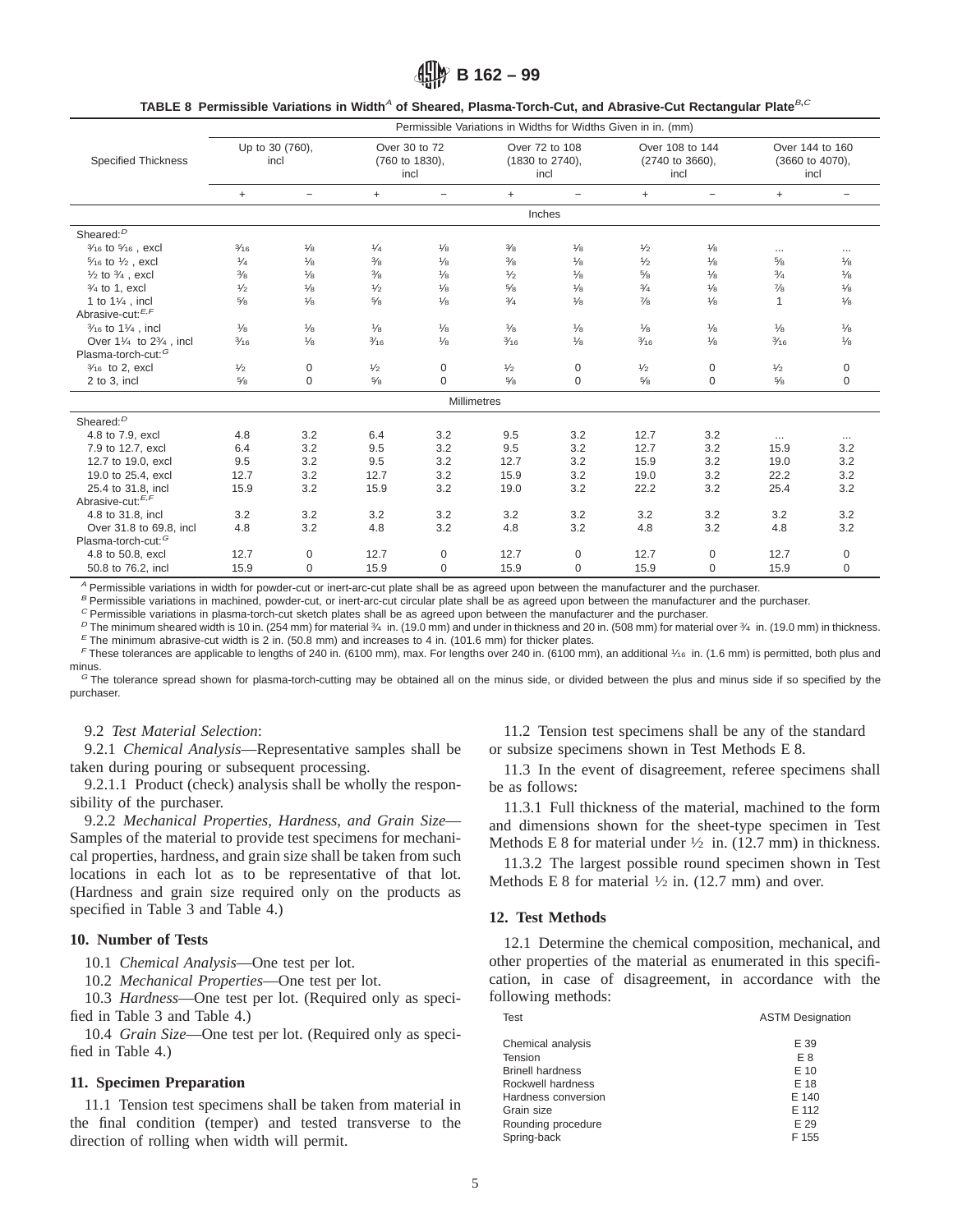## **ASSED** B 162 – 99

## **TABLE 9 Permissible Variations in Diameter for Circular Plates**

| <b>Sheared Plate</b>            |                                                |                                                                                           |  |  |  |  |  |  |
|---------------------------------|------------------------------------------------|-------------------------------------------------------------------------------------------|--|--|--|--|--|--|
|                                 | Permissible Variations Over Specified Diameter |                                                                                           |  |  |  |  |  |  |
| Specified Diameter, in. (mm)    | for Thickness Given in in. (mm) <sup>A</sup>   |                                                                                           |  |  |  |  |  |  |
|                                 |                                                | To $\frac{3}{8}$ (9.5), incl                                                              |  |  |  |  |  |  |
| 20 to 32 (508 to 813), excl     | $\frac{1}{4}$ (6.4)                            |                                                                                           |  |  |  |  |  |  |
| 32 to 84 (813 to 2130), excl    |                                                | $\frac{5}{16}$ (7.9)                                                                      |  |  |  |  |  |  |
| 84 to 108 (2130 to 2740), excl  | $\frac{3}{8}$ (9.5)                            |                                                                                           |  |  |  |  |  |  |
| 108 to 140 (2740 to 3580), incl | $\frac{7}{16}$ (11.1)                          |                                                                                           |  |  |  |  |  |  |
|                                 |                                                | Plasma-Torch-Cut Plate <sup>B</sup>                                                       |  |  |  |  |  |  |
|                                 |                                                | Permissible Variations in Specified Diameter for Thickness Given in in. (mm) <sup>C</sup> |  |  |  |  |  |  |
| Specified Diameter, in. (mm)    | Thickness max                                  | 3/16 to 2 (4.76 to 50.8), excl<br>2 to 3 (50.8 to 76.2), incl                             |  |  |  |  |  |  |

| Specified Diameter, in. (mm)   | Thickness max,          | $\frac{9}{16}$ to $\angle$ (4.70 to 50.8), excl | $\angle$ to 3 (50.8 to /6.2), incl |          |  |
|--------------------------------|-------------------------|-------------------------------------------------|------------------------------------|----------|--|
|                                | in. $(mm)$              |                                                 |                                    |          |  |
| 19 to 20 (483 to 508), excl    | 3(76.2)                 | $\frac{1}{2}$ (12.7)                            | $\frac{5}{8}$ (15.9)               |          |  |
| 20 to 22 (508 to 559), excl    | $2\frac{3}{4}$ (69.8)   | $\frac{1}{2}$ (12.7)                            | $\frac{5}{8}$ (15.9)               |          |  |
| 22 to 24 (559 to 610), excl    | $2\frac{1}{2}$ (63.5)   | $\frac{1}{2}$ (12.7)                            | $\frac{5}{6}$ (15.9)               |          |  |
| 24 to 28 (610 to 711), excl    | $2\frac{1}{4}$ (57.3)   | $\frac{1}{2}$ (12.7)                            | $\frac{5}{6}$ (15.9)               |          |  |
| 28 to 32 (711 to 812), excl    | 2(50.8)                 | $\frac{1}{2}$ (12.7)                            | $\frac{5}{6}$ (15.9)               |          |  |
| 32 to 34 (812 to 864), excl    | 13/ <sub>4</sub> (44.5) | $\frac{1}{2}$ (12.7)                            | $\cdots$                           | $\cdots$ |  |
| 34 to 38 (864 to 965), excl    | $1\frac{1}{2}$ (38.1)   | $\frac{1}{2}$ (12.7)                            | $\cdots$                           | $\cdots$ |  |
| 38 to 40 (965 to 1020), excl   | $1\frac{1}{4}$ (31.8)   | $\frac{1}{2}$ (12.7)                            | $\cdots$                           | $\cdots$ |  |
| 40 to 140 (1020 to 3560), incl | 3(76.2)                 | $\frac{1}{2}$ (12.7)                            | $\frac{5}{6}$ (15.9)               |          |  |

<sup>A</sup> No permissible variations under.

B Permissible variations in plasma-torch-cut sketch plates shall be as agreed upon between the manufacturer and the purchaser.

 $\degree$  The tolerance spread shown may also be obtained all on the minus side or divided between the plus and minus sides if so specified by the purchaser.

#### **TABLE 10 Permissible Variations in Width of Sheet and Strip**

|                                        |                                   |             | Permissible Variations in Specified Width, in. (mm) |  |  |  |
|----------------------------------------|-----------------------------------|-------------|-----------------------------------------------------|--|--|--|
| Specified Thickness, in. (mm)          | Specified Width, in. (mm)         | $\ddot{}$   |                                                     |  |  |  |
|                                        | Sheet                             |             |                                                     |  |  |  |
| Up to 0.250 (6.4)                      | all                               | 0.125(3.2)  | 0                                                   |  |  |  |
|                                        | Strip <sup>A</sup>                |             |                                                     |  |  |  |
| Under 0.075 (1.9)                      | up to 12 (305), incl              | 0.007(0.18) | 0.007(0.18)                                         |  |  |  |
|                                        | over 12 to 48 (305 to 1219), incl | 0.062(1.6)  |                                                     |  |  |  |
| 0.075 to 0.100 (1.9 to 2.5), incl      | up to 12 (305), incl              | 0.009(0.23) | 0.009(0.23)                                         |  |  |  |
|                                        | over 12 to 48 (305 to 1219), incl | 0.062(1.6)  |                                                     |  |  |  |
| Over 0.100 to 0.125 (2.5 to 3.2), incl | up to 12 (305), incl              | 0.012(0.30) | 0.012(0.30)                                         |  |  |  |
|                                        | over 12 to 48 (305 to 1219), incl | 0.062(1.6)  |                                                     |  |  |  |
| Over 0.125 to 0.160 (3.2 to 4.1), incl | up to 12 (305), incl              | 0.016(0.41) | 0.016(0.41)                                         |  |  |  |
|                                        | over 12 to 48 (305 to 1219), incl | 0.062(1.6)  |                                                     |  |  |  |
| Over 0.160 to 0.187 (4.1 to 4.7), incl | up to 12 (305), incl              | 0.020(0.51) | 0.020(0.51)                                         |  |  |  |
|                                        | over 12 to 48 (305 to 1219), incl | 0.062(1.6)  |                                                     |  |  |  |
| Over 0.187 to 0.250 (4.7 to 6.4), incl | up to 12 (305), incl              | 0.062(1.6)  | 0.062(1.6)                                          |  |  |  |
|                                        | over 12 to 48 (305 to 1219), incl | 0.062(1.6)  | 0.062(1.6)                                          |  |  |  |

<sup>A</sup> Rolled-round or square-edge strip in thicknesses of 0.071 to 0.125 in. (1.8 to 3.2 mm), inclusive, in widths 3 in. (76.2 mm) and under, shall have permissible width variations of  $\pm 0.005$  in. ( $\pm 0.130$  mm). Permissible variations for other sizes shall be as agreed upon between the manufacturer and the purchaser.

12.2 The measurement of the average grain size may be carried out by the planimetric method, the comparison method, or the intercept method described in Test Methods E 112. In case of dispute, the "referee" method for determining the average grain size shall be the planimetric method.

12.3 For purposes of determining compliance with the specified limits for requirements of the properties listed in the following table, an observed value or a calculated value shall be rounded as indicated, in accordance with the rounding method of Practice E 29.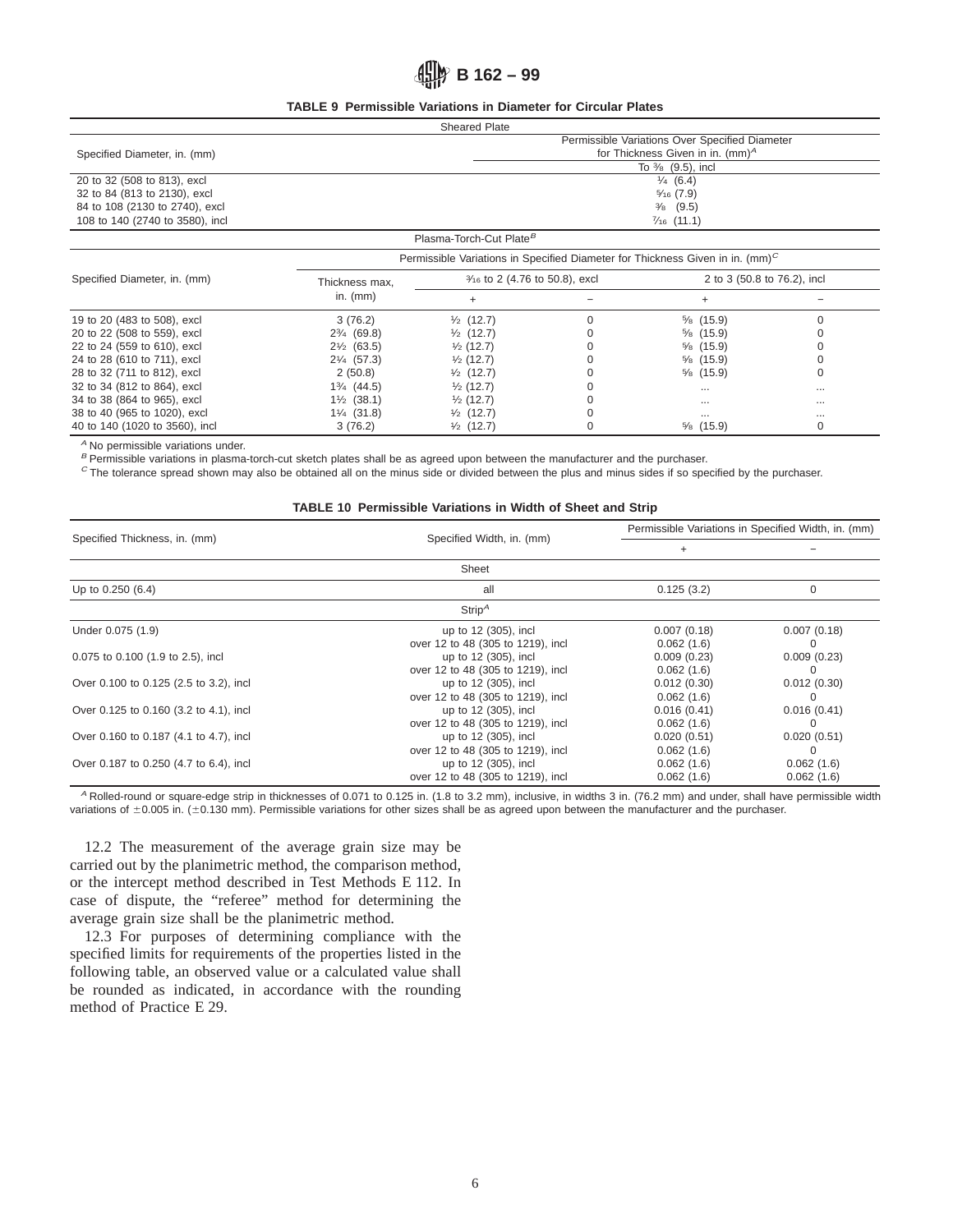**B 162 – 99**

|  | TABLE 11 Permissible Variations in Length <sup>A</sup> of Sheared, Plasma Torch-Cut, <sup>B</sup> and Abrasive-Cut Rectangular Plate <sup>C</sup> |  |  |
|--|---------------------------------------------------------------------------------------------------------------------------------------------------|--|--|
|--|---------------------------------------------------------------------------------------------------------------------------------------------------|--|--|

|                                             |                        |                   |                              |                   |                               |               |                                |                          | Permissible Variation in Length for Lengths Given, in. (mm) |                          |                                |                          |                                  |                          |                |               |
|---------------------------------------------|------------------------|-------------------|------------------------------|-------------------|-------------------------------|---------------|--------------------------------|--------------------------|-------------------------------------------------------------|--------------------------|--------------------------------|--------------------------|----------------------------------|--------------------------|----------------|---------------|
| <b>Specified Thickness</b>                  | Up to 60<br>$(1520)$ , |                   | Over<br>60 to 96<br>(1520 to |                   | Over<br>96 to 120<br>(2440 to |               | Over<br>120 to 240<br>(3050 to |                          | Over<br>240 to 360<br>(6096 to                              |                          | Over<br>360 to 450<br>(9144 to |                          | Over<br>450 to 540<br>(11 430 to |                          | Over 540       |               |
|                                             | incl                   |                   | $2440$ ),                    |                   | $3050$ ),                     |               |                                | 6096).                   |                                                             | $9144$ ),                |                                | 11 430).                 |                                  | 13 716),                 | (13716)        |               |
|                                             |                        |                   |                              | incl              | incl                          |               | incl                           |                          |                                                             | incl                     |                                | incl                     | incl                             |                          |                |               |
|                                             | $+$                    | $\qquad \qquad -$ | $\ddot{}$                    | $\qquad \qquad -$ | $\ddot{}$                     |               | $\ddot{}$                      | $\overline{\phantom{0}}$ | $+$                                                         | $\overline{\phantom{0}}$ | $\ddot{}$                      | $\overline{\phantom{0}}$ | $^{+}$                           | $\overline{\phantom{0}}$ | $\ddot{}$      |               |
|                                             |                        |                   |                              |                   |                               |               | Inches                         |                          |                                                             |                          |                                |                          |                                  |                          |                |               |
| Sheared: <sup>D</sup>                       |                        |                   |                              |                   |                               |               |                                |                          |                                                             |                          |                                |                          |                                  |                          |                |               |
| 3/ <sub>16</sub> to 5/ <sub>16</sub> , excl | $\frac{3}{16}$         | $\frac{1}{8}$     | 1/4                          | $\frac{1}{8}$     | 3/8                           | $\frac{1}{8}$ | $\frac{1}{2}$                  | $\frac{1}{8}$            | $\frac{5}{8}$                                               | $\frac{1}{8}$            | $\frac{3}{4}$                  | $\frac{1}{8}$            | $^{7}/_8$                        | $\frac{1}{8}$            | $\cdots$       |               |
| $5/16$ to $1/2$ , excl                      | $\frac{3}{8}$          | 1/8               | 1/2                          | 1/8               | 1/2                           | 1/8           | $\frac{1}{2}$                  | 1/8                      | 5/8                                                         | 1/8                      | 3/4                            | 1/8                      | $\frac{7}{8}$                    | 1/8                      | $\mathbf{1}$   | 1/8           |
| $\frac{1}{2}$ to $\frac{3}{4}$ , excl       | $\frac{1}{2}$          | 1/8               | 1/2                          | $\frac{1}{8}$     | $\frac{5}{8}$                 | 1/8           | $\frac{5}{8}$                  | $\frac{1}{8}$            | 3/4                                                         | 1/8                      | $\frac{7}{8}$                  | $\frac{1}{8}$            | $1\frac{1}{8}$                   | $\frac{1}{8}$            | $1\frac{3}{8}$ | $\frac{1}{8}$ |
| $3/4$ to 1, excl                            | $\frac{5}{8}$          | 1/8               | $\frac{5}{8}$                | $\frac{1}{8}$     | $\frac{5}{8}$                 | $\frac{1}{8}$ | $\frac{3}{4}$                  | $\frac{1}{8}$            | $\frac{7}{8}$                                               | $\frac{1}{8}$            | 11/8                           | 1/8                      | $1\frac{3}{8}$                   | 1/8                      | 15/8           | 1/8           |
| 1 to 11/4, incl                             | 3/4                    | 1/8               | 3/4                          | 1/8               | 3/4                           | 1/8           | $\frac{7}{8}$                  | 1/8                      | 11/8                                                        | 1/8                      | 13/8                           | $\frac{1}{8}$            | 15/8                             | 1/8                      | $\cdots$       |               |
| Abrasive-cut: <sup>E</sup>                  |                        |                   |                              |                   |                               |               |                                |                          |                                                             |                          |                                |                          |                                  |                          |                |               |
| 3/ <sub>16</sub> to 11/ <sub>4</sub> , incl | $\frac{1}{8}$          | $\frac{1}{8}$     | $\frac{1}{8}$                | $\frac{1}{8}$     | $\frac{1}{8}$                 | $\frac{1}{8}$ | $\frac{1}{8}$                  | $\frac{1}{8}$            | $\frac{1}{8}$                                               | $\frac{1}{8}$            | $\frac{1}{8}$                  | $\frac{1}{8}$            | $\cdots$                         | .                        | $\cdots$       |               |
| Over 11/4 to 23/4, incl                     | $\frac{3}{16}$         | $\frac{1}{8}$     | $\frac{3}{16}$               | $\frac{1}{8}$     | $\frac{3}{16}$                | $\frac{1}{8}$ | $\frac{3}{16}$                 | $\frac{1}{8}$            | $\frac{3}{16}$                                              | $\frac{1}{8}$            | $\frac{3}{16}$                 | $\frac{1}{8}$            | $\cdots$                         | $\cdots$                 | $\cdots$       |               |
| Plasma-torch-cut: <sup>F</sup>              |                        |                   |                              |                   |                               |               |                                |                          |                                                             |                          |                                |                          |                                  |                          |                |               |
| 3/ <sub>16</sub> to 2, excl                 | $\frac{1}{2}$          | $\mathbf 0$       | $\frac{1}{2}$                | 0                 | $\frac{1}{2}$                 | 0             | $\frac{1}{2}$                  | $\mathbf 0$              | $\frac{1}{2}$                                               | $\mathbf 0$              | $\frac{1}{2}$                  | $\mathbf 0$              | $\frac{1}{2}$                    | 0                        | $\frac{1}{2}$  | 0             |
| 2 to 3, incl                                | $\frac{5}{8}$          | $\Omega$          | $\frac{5}{8}$                | $\mathbf 0$       | $\frac{5}{8}$                 | $\Omega$      | 5/8                            | $\Omega$                 | $\frac{5}{8}$                                               | $\Omega$                 | $\frac{5}{8}$                  | $\Omega$                 | $\frac{5}{8}$                    | $\Omega$                 | 5/8            | $\Omega$      |
|                                             |                        |                   |                              |                   |                               |               | Millimetres                    |                          |                                                             |                          |                                |                          |                                  |                          |                |               |
| Sheared: <sup>D</sup>                       |                        |                   |                              |                   |                               |               |                                |                          |                                                             |                          |                                |                          |                                  |                          |                |               |
| 4.8 to 7.9, excl                            | 4.8                    | 3.2               | 6.4                          | 3.2               | 9.5                           | 3.2           | 12.7                           | 3.2                      | 15.9                                                        | 3.2                      | 19.0                           | 3.2                      | 22.2                             | 3.2                      | $\cdots$       |               |
| 7.9 to 12.7, excl                           | 9.5                    | 3.2               | 12.7                         | 3.2               | 12.7                          | 3.2           | 12.7                           | 3.2                      | 15.9                                                        | 3.2                      | 19.0                           | 3.2                      | 22.2                             | 3.2                      | 25.4           | 3.2           |
| 12.7 to 19.0, excl                          | 12.7                   | 3.2               | 12.7                         | 3.2               | 15.9                          | 3.2           | 15.9                           | 3.2                      | 19.0                                                        | 3.2                      | 22.2                           | 3.2                      | 28.6                             | 3.2                      | 34.9           | 3.2           |
| 19.0 to 25.4, excl                          | 15.9                   | 3.2               | 15.9                         | 3.2               | 15.9                          | 3.2           | 19.0                           | 3.2                      | 22.2                                                        | 3.2                      | 28.6                           | 3.2                      | 34.9                             | 3.2                      | 41.2           | 3.2           |
| 25.4 to 31.8. incl                          | 19.0                   | 3.2               | 19.0                         | 3.2               | 19.0                          | 3.2           | 22.2                           | 3.2                      | 28.6                                                        | 3.2                      | 34.9                           | 3.2                      | 41.2                             | 3.2                      | $\cdots$       | $\cdots$      |
| Abrasive-cut: <sup>E</sup>                  |                        |                   |                              |                   |                               |               |                                |                          |                                                             |                          |                                |                          |                                  |                          |                |               |
| 4.8 to 31.8, incl                           | 3.2                    | 3.2               | 3.2                          | 3.2               | 3.2                           | 3.2           | 3.2                            | 3.2                      | 3.2                                                         | 3.2                      | 3.2                            | 3.2                      | $\cdots$                         |                          |                |               |
| Over 31.8 to 69.9, incl                     | 4.8                    | 3.2               | 4.8                          | 3.2               | 4.8                           | 3.2           | 4.8                            | 3.2                      | 4.8                                                         | 3.2                      | 4.8                            | 3.2                      | $\cdots$                         | $\cdots$                 | $\cdots$       |               |
| Plasma-torch-cut: <sup>F</sup>              |                        |                   |                              |                   |                               |               |                                |                          |                                                             |                          |                                |                          |                                  |                          |                |               |
| 4.8 to 50.8, excl                           | 12.7                   | 0                 | 12.7                         | $\mathbf 0$       | 12.7                          | $\mathbf 0$   | 12.7                           | $\mathbf 0$              | 12.7                                                        | $\mathbf 0$              | 12.7                           | $\Omega$                 | 12.7                             | $\Omega$                 | 12.7           | 0             |
| 50.8 to 76.2, incl                          | 15.9                   | 0                 | 15.9                         | 0                 | 15.9                          | $\Omega$      | 15.9                           | $\Omega$                 | 15.9                                                        | $\Omega$                 | 15.9                           | $\Omega$                 | 15.9                             | $\Omega$                 | 15.9           | $\Omega$      |

A Permissible variations in length for powder-cut or inert-arc-cut plate shall be agreed upon between the manufacturer and the purchaser.

B The tolerance spread shown for plasma-torch-cutting may be obtained all on the minus side, or divided between the plus and minus sides if so specified by the purchaser.

 $C$  Permissible variations in machined, powder-cut or inert-arc-cut circular plate shall be as agreed upon between the manufacturer and the purchaser.

 $D$  The minimum sheared length is 10 in. (254 mm).

 $E$  Abrasive cut applicable to a maximum length of 144 to 400 in. (3658 to 10 160 mm) depending on the thickness and width ordered.

<sup>F</sup> The tolerance spread shown for plasma-torch-cut sketch plates shall be as agreed upon between the manufacturer and the purchaser.

| Test<br>Chemical composition, hardness, | Rounded Unit for Observed<br>Or Calculated Value<br>nearest unit in the last right hand place of                                                                                         |
|-----------------------------------------|------------------------------------------------------------------------------------------------------------------------------------------------------------------------------------------|
| and tolerances (when expressed          | figures of the specified limit. If two                                                                                                                                                   |
| in decimals)                            | choices are possible, as when the digits<br>dropped are exactly a 5, or a 5 followed<br>only by zeros, choose the one ending in<br>an even digit, with zero defined as an<br>even digit. |
| Tensile strength and yield strength     | nearest 1000 psi (6.9 MPa)                                                                                                                                                               |
| Elongation                              | nearest 1 %                                                                                                                                                                              |
| Grain Size:                             |                                                                                                                                                                                          |
| 0.0024 in. (0.060 mm) or larger         | nearest multiple of 0.0002 in. (0.005 mm)                                                                                                                                                |
| less than 0.0024 in. (0.060 mm)         | nearest multiple of 0.0001 in. (0.002 mm)                                                                                                                                                |

## **13. Inspection**

13.1 Inspection of the material shall be as agreed upon between the purchaser and the supplier as part of the purchase contract.

## **14. Rejection and Rehearing**

14.1 Material that fails to conform to the requirements of this specification may be rejected. Rejection should be reported to the producer or supplier promptly and in writing. In case of dissatisfaction with the results of the test, the producer or supplier may make claim for a rehearing.

## **15. Certification**

15.1 When specified in the purchase order or contract, a manufacturer's certification shall be furnished to the purchaser stating that material has been manufactured, tested, and inspected in accordance with this specification, and that the test results on representative samples meet specification requirements. When specified in the purchase order or contract, a report of the test results shall be furnished.

### **16. Product Marking**

16.1 Each plate, sheet, or strip shall be marked on one face with the specification number, alloy, condition (temper), heat number, manufacturer's identification, and size. The markings shall not have a deleterious effect on the material or its performance and shall be sufficiently stable to withstand normal handling.

16.2 When applicable, each bundle or shipping container shall be marked with the name of the material, condition (temper), this specification number, alloy, size, consignor and consignee address, contract or order number, and such other information as may be defined in the contract or order.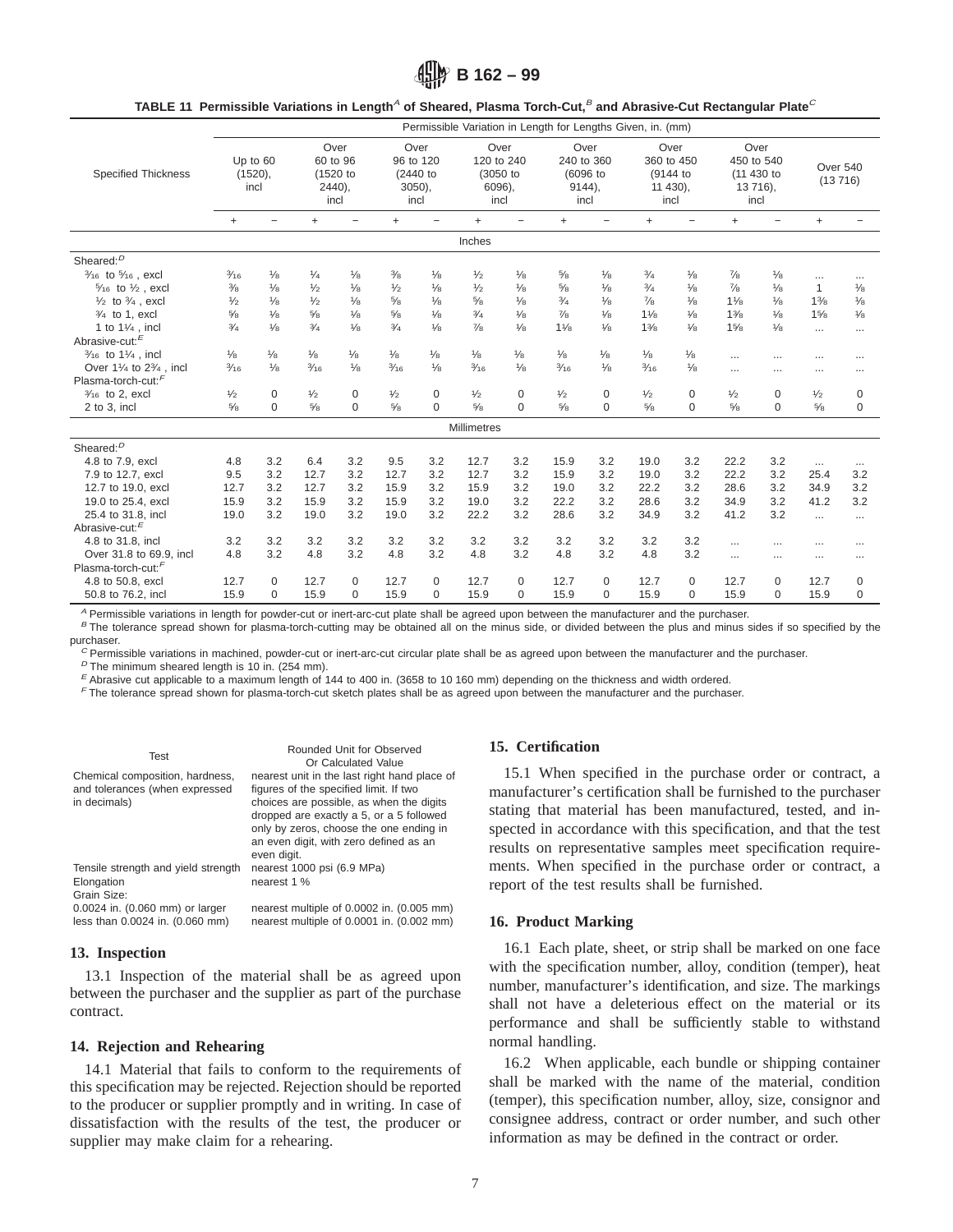# **B 162 – 99**

### **TABLE 12 Permissible Variations From Flatness of Rectangular, Circular, and Sketch Plates**

Note 1—Permissible variations apply to plates up to 12 ft (3.66 m) in length, or to any 12 ft of longer plates

NOTE 2—If the longer dimension is under 36 in. (914 mm), the permissible variation is not greater than  $\frac{1}{4}$  in. (6.4 mm).

Note 3—The shorter dimension specified is considered the width, and the permissible variation in flatness across the width does not exceed the tabular amount of that dimension.†*<sup>A</sup>*

NOTE 4—The maximum deviation from a flat surface does not customarily exceed the tabular tolerance for the longer dimension specified.

|                                        | Permissible Variations from a Flat Surface for Thickness and Widths Given in in. (mm) |                                       |                                       |                                           |                                              |                                          |                                               |                                         |                            |  |  |
|----------------------------------------|---------------------------------------------------------------------------------------|---------------------------------------|---------------------------------------|-------------------------------------------|----------------------------------------------|------------------------------------------|-----------------------------------------------|-----------------------------------------|----------------------------|--|--|
| <b>Specified Thickness</b>             | To 48<br>(1220),<br>excl                                                              | 48 to 60<br>(1220 to<br>1520,<br>excl | 60 to 72<br>(1520 to<br>1830,<br>excl | 72 to 84<br>(1830 to<br>$2130$ ),<br>excl | 84 to 96<br>$(2130)$ to<br>$2440$ ),<br>excl | 96 to 108<br>(2440)<br>$2740$ ),<br>excl | 108 to 120<br>$(2740)$ to<br>$3050$ ,<br>excl | 120 to 144<br>(3050 to<br>3660,<br>excl | 144<br>(3660),<br>and over |  |  |
| Inches                                 |                                                                                       |                                       |                                       |                                           |                                              |                                          |                                               |                                         |                            |  |  |
| $\frac{3}{16}$ to $\frac{1}{4}$ , excl | 3/4                                                                                   | $1\frac{1}{16}$                       | $1\frac{1}{4}$                        | $1\frac{3}{8}$                            | 15/8                                         | 15/8                                     | $\cdots$                                      | $\cdots$                                | $\cdots$                   |  |  |
| $\frac{1}{4}$ to $\frac{3}{8}$ , excl  | 11/16                                                                                 | $\frac{3}{4}$                         | 15/16                                 | $1\frac{1}{8}$                            | $1\frac{3}{8}$                               | 17/16                                    | $1\%6$                                        | 17/8                                    | $\cdots$                   |  |  |
| $\frac{3}{8}$ to $\frac{1}{2}$ , excl  | $\frac{1}{2}$                                                                         | $\frac{9}{16}$                        | 11/16                                 | $\frac{3}{4}$                             | 15/16                                        | $1\frac{1}{8}$                           | 11/4                                          | 17/16                                   | 1 <sup>3</sup> /4          |  |  |
| $\frac{1}{2}$ to $\frac{3}{4}$ , excl  | $\frac{1}{2}$                                                                         | $\frac{9}{16}$                        | $\frac{5}{8}$                         | $\frac{5}{8}$                             | 13/16                                        | $1\frac{1}{8}$                           | $1\frac{1}{8}$                                | $1\frac{1}{8}$                          | $1\frac{3}{8}$             |  |  |
| $\frac{3}{4}$ to 1, excl               | $\frac{1}{2}$                                                                         | $\frac{9}{16}$                        | $\frac{5}{8}$                         | $\frac{5}{8}$                             | $\frac{3}{4}$                                | 13/16                                    | 15/16                                         | 1                                       | $1\frac{1}{8}$             |  |  |
| 1 to 2, excl                           | $\frac{1}{2}$                                                                         | $\frac{9}{16}$                        | $\frac{9}{16}$                        | $\frac{9}{16}$                            | 11/16                                        | 11/16                                    | 11/16                                         | $\frac{3}{4}$                           | 1                          |  |  |
| $2$ to 4, incl                         | 1/4                                                                                   | $\frac{5}{16}$                        | $\frac{3}{8}$                         | $\frac{7}{16}$                            | $\frac{1}{2}$                                | $\frac{9}{16}$                           | $\frac{5}{8}$                                 | $\frac{3}{4}$                           | $\frac{7}{8}$              |  |  |
|                                        | <b>Millimetres</b>                                                                    |                                       |                                       |                                           |                                              |                                          |                                               |                                         |                            |  |  |
| 4.8 to 6.4, excl                       | 19.0                                                                                  | 27.0                                  | 31.7                                  | 34.9                                      | 41.3                                         | 41.3                                     | $\cdots$                                      | $\cdots$                                | $\cdots$                   |  |  |
| 6.4 to 9.5, excl                       | 17.5                                                                                  | 19.0                                  | 23.8                                  | 28.6                                      | 35.0                                         | 36.5                                     | 39.7                                          | 47.6                                    | $\cdots$                   |  |  |
| 9.5 to 12.7, excl                      | 12.7                                                                                  | 14.3                                  | 17.5                                  | 19.0                                      | 23.8                                         | 28.6                                     | 31.7                                          | 35.0                                    | 44.4                       |  |  |
| 12.7 to 19.0, excl                     | 12.7                                                                                  | 14.3                                  | 15.9                                  | 15.9                                      | 20.6                                         | 28.6                                     | 28.6                                          | 28.6                                    | 34.9                       |  |  |
| 19.0 to 25.4, excl                     | 12.7                                                                                  | 14.3                                  | 15.9                                  | 15.9                                      | 19.0                                         | 20.6                                     | 23.8                                          | 25.4                                    | 28.6                       |  |  |
| 25.4 to 50.8, excl                     | 12.7                                                                                  | 14.3                                  | 14.3                                  | 14.3                                      | 17.5                                         | 17.5                                     | 17.5                                          | 19.0                                    | 25.4                       |  |  |
| 50.8 to 101.6, incl                    | 6.4                                                                                   | 7.9                                   | 9.5                                   | 11.1                                      | 12.7                                         | 14.3                                     | 15.9                                          | 19.0                                    | 22.2                       |  |  |

<sup>4</sup>† Editorially corrected.

### **APPENDIX**

### **(Nonmandatory Information)**

### **X1. CONDITIONS AND FINISHES**

## **X1.1 Scope**

X1.1.1 This appendix lists the conditions and finishes in which plate, sheet, and strip are normally supplied. These are subject to change and the manufacturer should be consulted for the latest information available.

#### **X1.2 Plate, Hot-Rolled**

X1.2.1 *Annealed*—Soft with an oxide surface, and suitable for heavy cold forming. Available with a descaled surface, when so specified.

X1.2.2 *As-Rolled*—With an oxide surface. Available with a descaled surface, when so specified. Suitable for flat work, mild forming or tube sheets. When intended for tube sheets, specify that plates are to be specially flattened. When intended for hot forming, this should be indicated on the purchase order so that the manufacturer may select appropriate material.

### **X1.3 Plate, Cold–Rolled**

X1.3.1 *Annealed*— Soft with an oxide surface; available with a descaled surface when so specified.

### **X1.4 Sheet, Hot-Rolled**

X1.4.1 *Annealed and Pickled*—Soft with a pickled matte finish. Properties similar to X1.5.1 but with broader thickness tolerances. Not suggested for applications where the finish of a cold-rolled sheet is considered essential or for deep drawing or spinning.

### **X1.5 Sheet and Strip, Cold-Rolled**

X1.5.1 *Annealed*—Soft with a pickled or bright annealed finish.

X1.5.2 *Deep-Drawing or Spinning Quality*—Similar to X1.5.1, except furnished to controlled hardness and grain size and lightly leveled.

X1.5.3 *Skin Hard*—Similar to X1.5.1, but given a light cold reduction to hardness range shown in Table 3.

X1.5.4 *Quarter-Hard*— Cold rolled to the hardness range indicated in Table 3, bright finish. Out-of-flatness must be expected and will vary with temper and thickness.

X1.5.5 *Half-Hard*—Cold rolled to the hardness range indicated in Table 3, bright finish. Out-of-flatness must be expected and will vary with temper and thickness.

X1.5.6 *Three-Quarter Hard*—Cold rolled to the hardness range indicated in Table 3, bright finish. Out-of-flatness must be expected and will vary with temper and thickness.

X1.5.7 *Hard*—Cold rolled to the tensile requirements indicated in Table 3, bright finish. Out-of-flatness must be expected and will vary with temper and thickness.